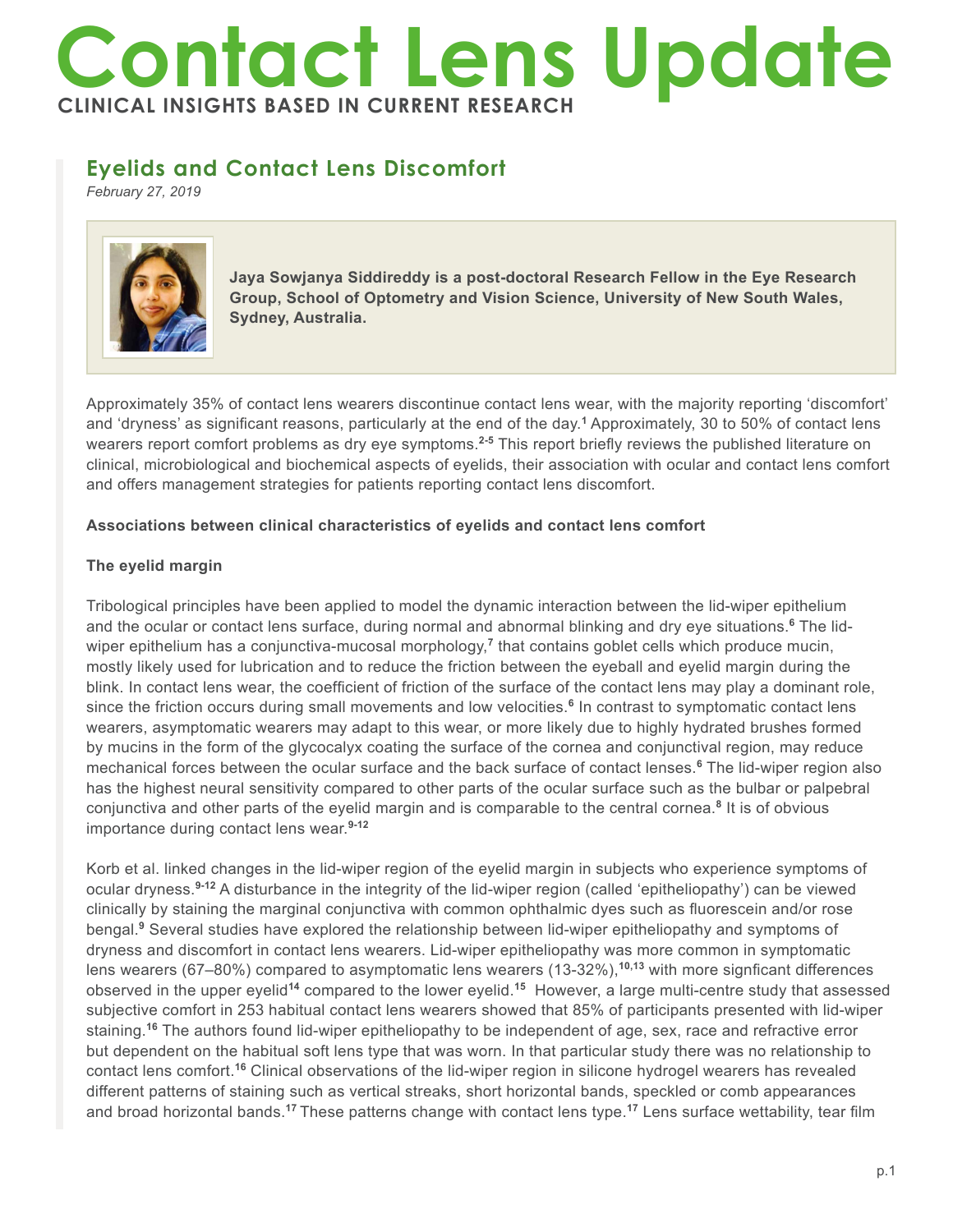evaporation rate and quality of the tear film lipid layer may impact the different patterns of lid margin staining.**<sup>17</sup>** Efron**<sup>18</sup>** conducted a literature review of staining agents, staining techniques, grading scales and pathologies that were associated with lid-wiper epitheliopathy. The meta-analysis relating to various aspects of soft contact lens wear was unable to demonstrate a significant relationship between grades of lid-wiper epitheliopathy and contact lens user experience (CLUE) score.**<sup>18</sup>**

Histology has revealed that cells with para-keratinization increase in number and extend from the natural stainable line of Marx over the surface of the lid-wiper epithelium.**<sup>7</sup>** Norn *et al.***<sup>19</sup>**performed vital staining of the eyelid margin with fluorescein, lissamine green and Sudan III, concluding that the stained line represented the border between tear fluid and the skin corresponding to a mucocuntaneous junction. Findings from this study suggested that eyes with abnormal meibomian gland secretions or morphology had significantly higher (anteroretro displacement) of line of Marx scores. Scoring of location of the line of Marx has been demonstrated to be a rapid, efficient and less-invasive screening test for assessing meibomian gland function.**<sup>20</sup>** Further research needs to be conducted to clearly elicit changes in the mucocutaneous junction and their association with discomfort in contact lens wearers. Studies have shown improvements in the symptomatology of contact lens wearers after treatment of anterior blepharitis and meibomian gland dysfunction.**<sup>21</sup>**

#### **Conjunctiva**

Lid parallel conjunctival folds (LIPCOF) are parallel folds of the lower bulbar conjunctiva parallel to the lower lid margin easily observable with the slit-lamp biomicroscope. They remain unaltered after forced blinks, and have been found to be present in dry eye but are not age-related.**22,23** Several factors have been hypothesized to cause LIPCOF, including conjunctival looseness, inflammatory processes, a decrease in elastic fibres and lymphatic dilation by mechanical forces between the lower eyelid and conjunctiva.**<sup>24</sup>** Decreased mucin production is associated with the severity of LIPCOF, and LIPCOF are also significantly correlated with lid-wiper epitheliopathy.**<sup>14</sup>** Experienced contact lens wearers with an increased number of LIPCOF with their habitual contact lenses, have significantly lower numbers of LIPCOF three months after having been refit with silicone hydrogel lenses.**<sup>25</sup>** There is also a suggestion that LIPCOF may have an impact on tear meniscus volume and tear drainage, leading to discomfort due to dryness.**<sup>26</sup>** In contact lens wearers, both lid-wiper epitheliopathy and LIPCOF correlated with dryness, but other clinical factors such as corneal staining, bulbar redness, or tear breakup time, did not.**<sup>25</sup>** This suggests that both lid-wiper epitheliopathy and LIPCOF may arise from a similar etiology of friction,**<sup>27</sup>** and may also be secondary to a reduction in lubrication, leading to a cascade of events relating to dryness.

Associations between palpebral conjunctival changes and symptoms of dryness have been previously reported.**10,28** However, it is not completely clear whether these physiological changes are also the underlying cause of reduced comfort. Allansmith et al. reported that 14% of non-contact lens wearers had a satin-smooth conjunctival appearance of the upper tarsal plate, 85% had small uniform papillae and 1% had non-uniform papillae,**<sup>29</sup>** while Korb *et al.* reported 0.6% of healthy non-lens wearers showing conjunctival papillae of more than 0.3 mm on the upper tarsal conjunctiva.**<sup>30</sup>** The papillary reaction on the upper tarsal conjunctiva is accompanied by discomfort and mucous production and can lead to intolerance and discontinuation of contact lens wear.**28,31,32** Participants with obvious contact lens papillary conjunctivitis will be symptomatic, but there have been no reports directly linking contact lens discomfort with general, non-pathological changes to the palpebral conjunctiva.**<sup>33</sup>**

#### **Meibomian glands**

Clinical and cytological evidence suggests that meibomian gland dysfunction in contact lens wearers is due to obstruction of the meibomian orifices by desquamated epithelial cells that tend to aggregate in keratotic clusters, resulting in changes in the meibomian gland and contributing to the primary complaint of contact lens intolerance.**34,35** A comparative cross-sectional study to determine the effect of contact lens wear on the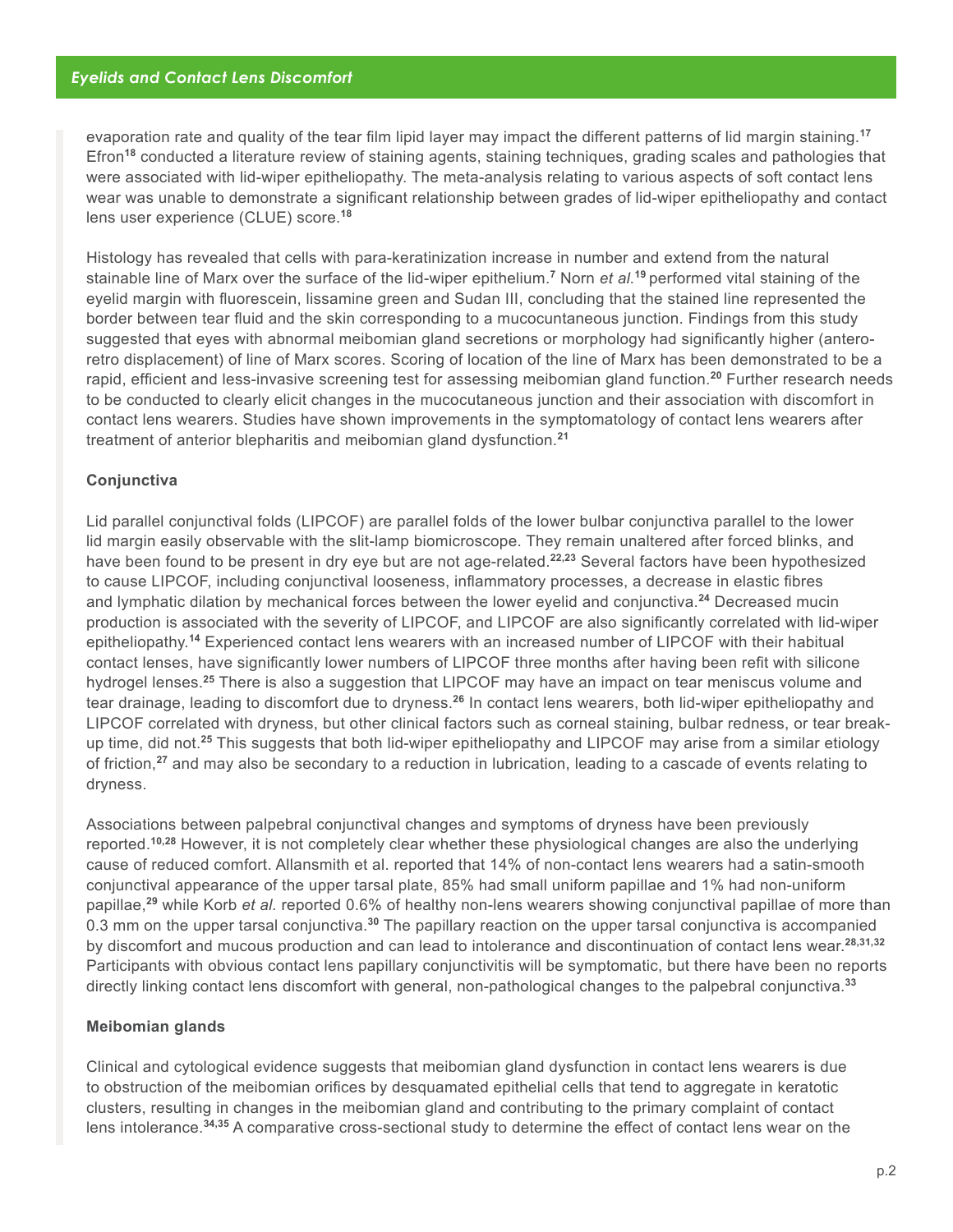meibomian glands found gland dysfunction in 49% of lens wearers and 39% of non-lens wearers.**<sup>36</sup>**A recent review of the literature**<sup>37</sup>** on the impact of contact lens wear on meibomian glands concluded that, although there is some evidence suggesting that contact lens wear affects the morphology and function of meibomian glands, it is difficult to demonstrate a relationship between contact lens discomfort and meibomian glands due to a lack of specificity of the applied questionnaires. Longitudinal studies with appropriate questionnaires to monitor comfort changes in a population of neophyte contact lens wearers would provide useful insights in this regard.

#### **Tear film**

When meibum reaches the gland orifices, it spreads out over the anterior surface of the pre-ocular tear film.**38,39** A contact lens when placed on the ocular surface divides the tear film into a pre- and a post-lens tear film and creates new interfaces with, and within, the ocular environment. This partition and new interactions have been shown to lead to biophysical changes of the tear film properties, such tear film stability, pre-lens lipid layer thickness, tear volume as well as tear evaporation rate. To date, the effect of many of these biophysical properties on comfort are inconclusive.**<sup>40</sup>**

Compared to the tear meniscus volume (approximately 1.5 µL) on the ocular surface,**<sup>41</sup>** a reduced tear meniscus volume (approximately 1 µL) on the contact lens surface was evident.**<sup>42</sup>** In contact lens wear, tear volume reduces with time,**<sup>43</sup>** which corresponds to the gradual decrease in ocular comfort towards the end of the day.**44,45** A significant positive association between upper and lower tear meniscus volume with comfort has been noted following 10 hours of contact lens wear.**<sup>44</sup>** Stability of the tear film is not constant throughout the day and upon insertion of contact lenses.**<sup>46</sup>** Tear film thinning occurs significantly more rapidly (5-6 seconds) over the surface of contact lenses than on the corneal surface.**47,48**

In contact lens wearers, reduced pre-lens break-up times have been associated with discomfort.**45,49-55** Noninvasive tear break-up time is a significant predictor of symptoms as measured by the Ocular Surface Disease Index (OSDI).**<sup>56</sup>** Tolerant wearers averaged a non-invasive tear break-up time of around 20 seconds in comparison to 13 seconds for intolerant wearers.**<sup>45</sup>**The pattern of pre-lens tear film drying on the contact lens surface has been shown to vary with tolerance to contact lens wear, with all intolerant contact lens wearers exhibiting a streak pattern of break-up in comparison to tolerant wearers, in whom more spot break-up patterns were observed.**45,57** Non-invasive tear break-up time after 6 hours of lens wear was found to be shorter in the intolerant group, and pre-lens break-up time deteriorated gradually over the six-hour wear period in the tolerant group only.**<sup>58</sup>** However, another study could not confirm non-invasive tear break-up time as a predictor of contact lens tolerance.**<sup>59</sup>**

The grade of the lipid layer recurrently deteriorates over the contact lens surface, indicating a thinning lipid layer due to lack of a sufficiently thick aqueous layer.**<sup>60</sup>** Lipid layer spread has been found to become much slower after 8 hours of soft contact lens wear.**<sup>61</sup>**This impairment in lipid spread correlates with the thinner aqueous layer formed over the soft contact lens surface, especially silicone hydrogel lenses.**44,62** Tear film evaporation is believed to be the main determinant of tear film thinning and is a key component in tear dynamics,**<sup>63</sup>** compared to absorption and drainage.**64,65** Excessive tear evaporation may cause tear hyperosmolarity, triggering a cycle of ocular surface inflammation.**<sup>66</sup>** With one exception,**<sup>67</sup>** most of published literature report increased tear evaporation rate in dry eye,**68-72** typically in association with a loss of integrity of the lipid layer.**<sup>73</sup>** Tear evaporation rate increases with a contact lens *in situ,***63,74,75** but there are no consistent differences in the tear evaporation rate with different lens materials, even between rigid and soft lenses under constant environmental conditions. The increase in tear evaporation rates ranged from a 1.23 to 2.63 times relative to the non-lens wearing eye, with no clear pattern relating to either the type of lens or its water content.**74,76,77**

Tear hyperosmolarity is likely to be a key pathogenic factor causing ocular surface inflammation leading to discomfort.**<sup>40</sup>** The electrolytes of the aqueous phase, predominantly sodium and potassium cations and chloride and bicarbonate anions, are major contributors of tear osmolarity, while proteins and sugars play a negligible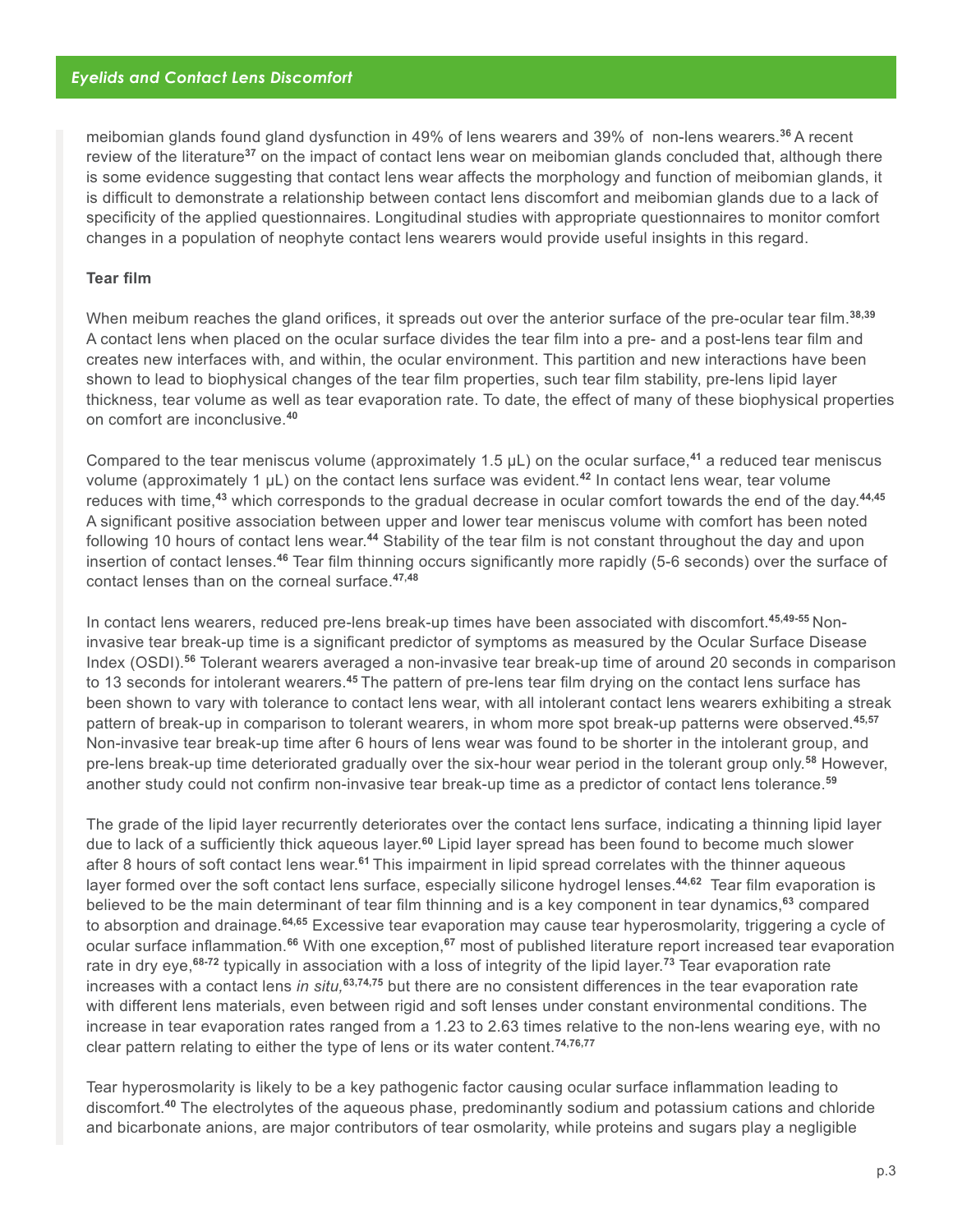role.**<sup>78</sup>** Tear film osmolarity in the normal eye ranges between 283 and 318 mmol/kg, with an average value of approximately 302 mmol/kg.**78,79** Tear film osmolarity may return to, or remain at, its pre-contact lens insertion level,**<sup>80</sup>** or may increase post-lens removal compared to baseline.**81,82** Reduced tear production due to reduced corneal sensitivity and/or excessive tear evaporation due to a disrupted tear film and reduced tear stability could be the two main reasons for increased osmolarity in contact lens wear.**83,84** Significantly higher osmolarity values in participants with contact lens induced dryness have been observed.**<sup>85</sup>** However, in a study by Stahl and colleagues,**<sup>82</sup>**an association between tear osmolarity and ocular comfort during contact lens wear could not be established.

There is some evidence suggesting a link between reduced blink frequency or increased percentage of incomplete blinks,**48,86-89** tear turnover rate,**<sup>90</sup>** tear pH,**91-97** and comfort in contact lens wearers. The best evidence points towards a link between decreased stability, increased evaporation, reduced tear turnover and contact lens discomfort.**<sup>40</sup>** However, the effects of these tear properties on comfort are inconclusive.

#### **Associations between biochemical characteristics of eyelids and contact lens comfort**

The level of cholesterol (cholesteryl ester + free cholesterol) in tears decreased immediately with lens wear (1.91±1.9 mg/ml) compared to no lens wear (1.95±1.5 mg/ml), but recovered to habitual levels within two weeks of ceasing soft contact lens wear.**<sup>98</sup>** Higher levels of cholesteryl esters have been significantly associated with thin lipid layer patterns and increased dryness symptoms in symptomatic contact lens wearers.**<sup>99</sup>**

In meibum samples of dry eye patients there were higher levels of triacyl glycerides that increased with disease severity,**<sup>100</sup>** whereas lower levels of triacyl glycerides were found in patients with obstructive meibomian gland dysfunction (2.2%) compared to healthy individuals (3.1%).**<sup>101</sup>** Differences were observed in iso and anteiso fatty acid groups of triacyl glycerides of meibum in contact lens wearers compared to non-lens wearers.**<sup>102</sup>** In the same study, lower levels of unsaturated and branched fatty acids of the triacyl glycerides were observed in patients with meibomian keratoconjunctivitis. However, in one study, lower levels of triacyl glycerides in the tear lipidome in symptomatic contact lens wearers were associated with reduced tear film stability.**<sup>99</sup>**

Due to their amphiphilic and surfactant properties, *(O-acyl)-ω-hydroxy fatty acids* (OAHFAs) are likely to play an important role in maintaining the structural stability of the tear lipid layer along with phospholipids.**100,103** Lam,**<sup>100</sup>** reported reduced concentrations of OAHFAs in meibum with increased disease severity in a dry eye population. The effect of contact lenses on OAHFAs in tears has not been reported to date to the best of our knowledge.

Wear of daily disposable hydrogel lenses reduced tear phospholipid concentrations (162  $\pm$  33 µg/ml) in tears after 12 hours of lens wear compared to tears of the same subjects when not wearing lenses (220 ± 35 μg/ml).**<sup>104</sup>** Reduced tear phospholipids have also been associated with shorter tear break-up times among soft contact lens wearers.**<sup>99</sup>** Phospholipase enzymes cleave the ester bond of glycerophospholipids at their sn-2 position, yielding free fatty acids. An increased activity of the enzyme secretory phospholipase A2 (sPLA2) could be a reason for the reduction in phospholipid concentration in tears during lens wear.**<sup>104</sup>** In tears, the normal sPLA2 concentration is 54.5±33.9 μg/ml, but this is higher (79.6±29.6 μg/ml) among the young (20-29 years), and reduced (32.4±27.8 μg/ml) in older populations (>70 years). During contact lens wear (experienced soft contact lens wearers for a minimum of 2 years), the concentration of sPLA2 in tears was decreased (56.3±30.0 μg/ml) compared to its concentration in people who did not wear contact lenses (95.2±48.2 μg/ml).**<sup>105</sup>**

Tear film proteome changes with contact lens discomfort have not been studied extensively. No significant differences were found in the concentration of total protein, lysozyme, lactoferrin, or sIgA between tears of tolerant or intolerant contact lens wearers in the absence of lens wear compared to soft contact lens wear.**45,58** However, increased levels of lipocalin-1, sPLA2 and leukotriene B4 (LTB4) in tears were observed in intolerant individuals in the absence of contact lens wear compared to tolerant lens wearers.**106,107** A study that analysed diurnal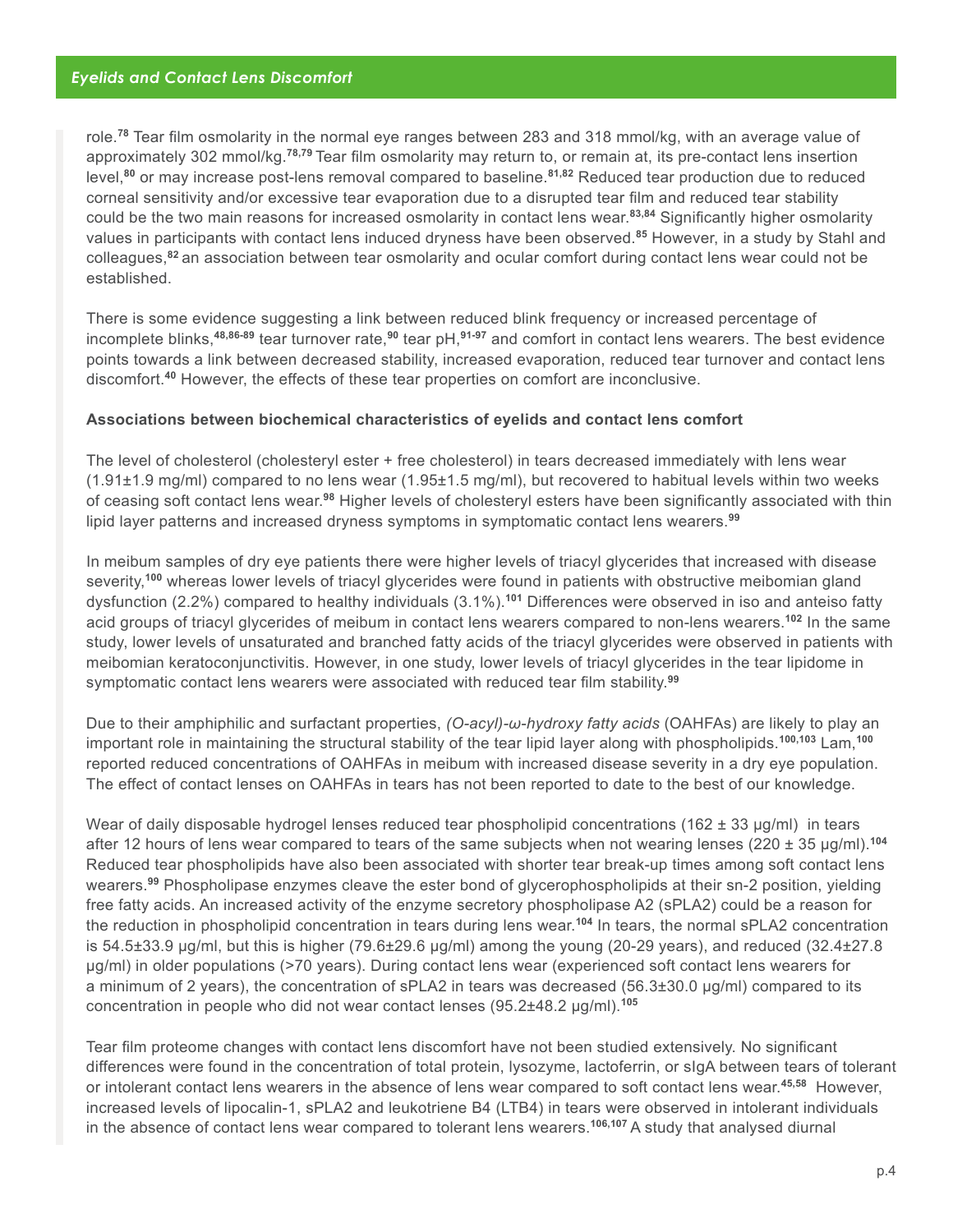changes in tear protein concentrations with and without contact lens wear showed that absolute concentration of prolactin-induced protein was associated with end of the day discomfort,**<sup>108</sup>** but not related to changes in 15 different cytokines,**<sup>109</sup>** bradykinin, sPLA2, complement proteins C3 and C3a or secretory immunoglobulin A.**<sup>108</sup>** The role of resolvin-D1, which is one of the tear mediators that cease progression of acute inflammation, or cysteinyl leukotrienes and histamine, which are allergic meditors, in contact lens comfort were studied.**<sup>110</sup>** Although there was no association between absolute concentations of LTB4, sIGA, C3 and C3a with contact lens discomfort,**<sup>110</sup>** a drop in their levels was noted by the end of the day in both contact lens wearers and non-lens weares, with contact lens wearers presenting higher levels compared to non-lens wearers indicating an influence of contact lens on LTB4 concentration.**<sup>111</sup>**

Protein analyses also showed decreased levels of MUC5AC in the tears of subjects experiencing contact lens discomfort,**<sup>14</sup>** while another study could not confirm significant changes in the levels of transmembrane or secreted mucins, or in the content of glycosidic residues in non-goblet epithelial cell vesicles in intolerant contact lens wearers.**<sup>112</sup>**

#### **Associations between microbiological characteristics of eyelids and contact lens comfort**

As in other body sites, the ocular microbiota is expected to play a defensive role against colonization of pathogens.**<sup>113</sup>** Ocular bacterial communities have been studied using culture-dependent methods and more recently, with 16S r RNA gene sequencing in healthy subjects and in people with eye diseases. A recent study investigated the temporal stability of the ocular surface microbiome in a large cohort of healthy subjects.**<sup>114</sup>** This study showed a low diversity of microorganisms on the ocular surface, but most individuals shared several taxa.**<sup>114</sup>** Over 90% of operating taxonomic units were constituted of three phyla: Proteobacteria (64.4%) Firicutes (15.5%) and Actinobacteria (15.0%), and Species of Staphylococcus, Propionibacterium, Corynebacterium, Bacillus, Micrococcus, Rothia, Pseudomonas, Streptococcus, Methylobacterum, Acinectobacter, and member of the familie Oxalobacteracease and Enterobacteriaceae have been cultured from contact lenses.**115,116** Using nonculture methods, eyelid microbiota of lens wearers has been shown to be different from that of non-lens wearers, resembling closely the microbiota of the skin.**<sup>115</sup>**Little is known about the role of these ocular commensals in contact lens discomfort. The total colony forming units isolated from dry eye participants were significantly different from that of the non-dry eye group.**<sup>117</sup>** While another study showed that the relative proportions of bacteria did not change significantly in different severities of meibomian gland dysfunction and anterior blepharitis.**<sup>118</sup>** Given the discrepancies in these findings and the changes that occur to the lid microbiota during lens wear, it is possible that ocular microbiota might have some role in contact lens discomfort.

Blepharitis is known to provide a favourable environment for *Demodex* infestation,**119,120** and is associated with colonization of the eyelid margins by bacteria such as *Staphylococcus epidermidis*, *Propionibacterium acnes*, *Corynebacterium* and *Staphylococcus aureus*. **119,120** Some common ocular symptoms associated with *Demodex* infestation include itching, redness and tearing.**<sup>121</sup>** Clinically, the presence of *Demodex* in hair follicles can be confirmed using various techniques such as reflectance *in vivo* confocal microscopy,**<sup>122</sup>** cilia epilation and mite observation under a light microscope,**123** or by cilia manipulation and observing them in vivo under a highmagnification biomicroscope.**<sup>124</sup>** Infestation with *Demodex* mites has been shown to impact a number of ocular symptoms and clinical signs such as conjunctival inflammation and tear break-up time.**125,126** Additionally, a significant relationship between the number of *Demodex* and ocular discomfort measured with the ocular surface disease index (OSDI) has been reported,**126,127** but this could not be replicated in a recent study.**<sup>128</sup>** Hence, it is uncertain if *Demodex* influences contact lens comfort. Contact lens wearers may harbor more *Demodex* than noncontact lens wearers, with up to 90% of contact lens wearers harbouring mites.**<sup>128</sup>**

#### **Associations between microbiological characteristics of eyelids and contact lens comfort**

Investigating the influence of contact lens material, design and the lens care system is vital to understanding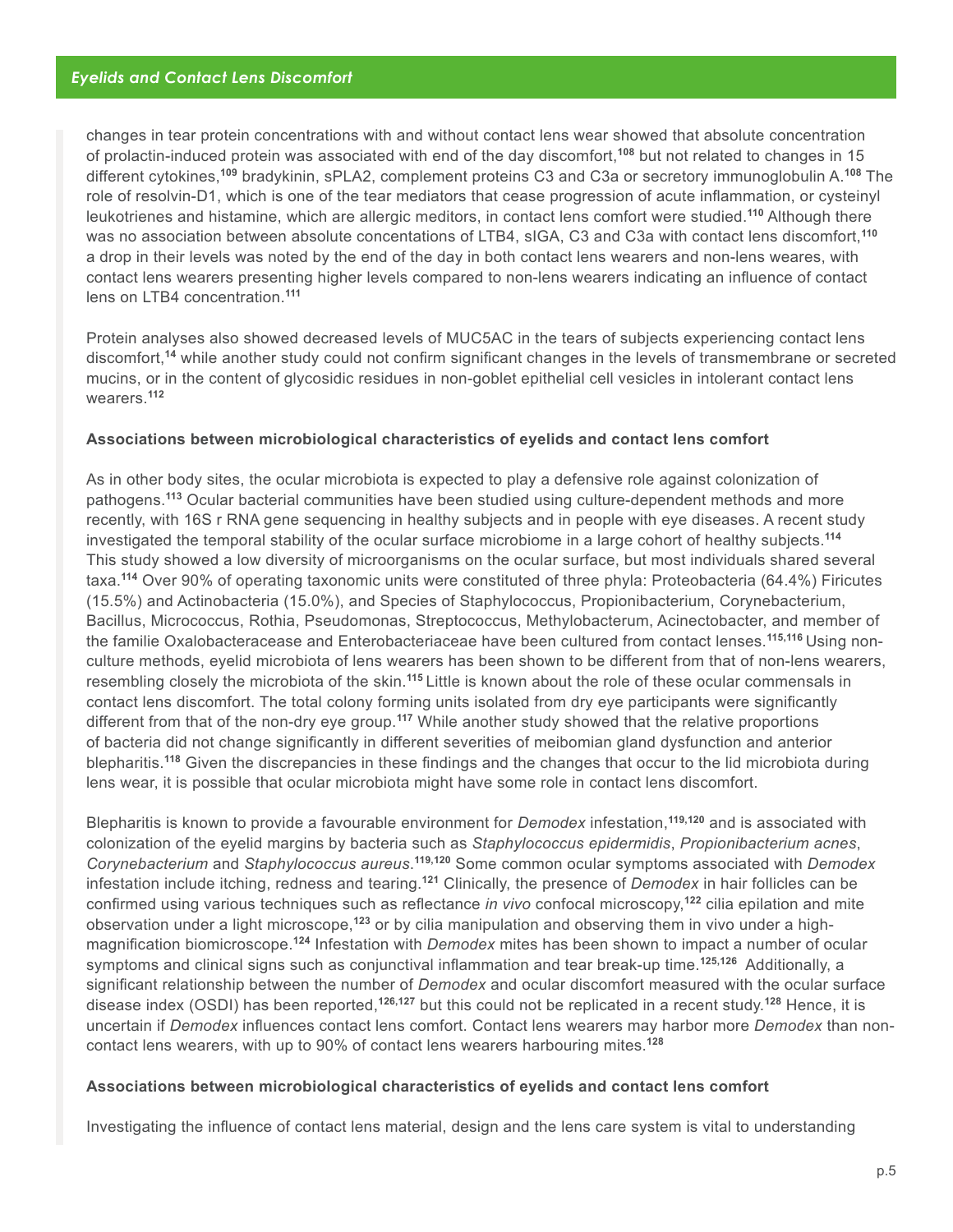#### *Eyelids and Contact Lens Discomfort*

contact lens discomfort. Differences between brands of contact lenses made from the same material (that may differ in geometric designs, edge configuration or production methods), differences in wearing modality (daily wear, overnight occasionally, or up to 30 nights continuous wear), duration of use prior to replacement, wearing time during the day (from just a few hours to most of the day) and finally the lens care products (which could range from no exposure in the case of daily disposable lenses to a preserved system) that has extensive uptake and release of product into the contact lens material may have an impact on comfort experienced by contact lens wearers.**<sup>129</sup>**

Most studies with robust experimental designs, including masking, randomization and concurrent controls have shown no difference in subjective comfort between silicone hydrogel and hydrogel lenses.**<sup>129</sup>** Daily disposable hydrogel lenses have been shown to be more comfortable than the same lenses worn daily on a frequent replacement basis and using disinfecting solutions to care for lenses.**<sup>130</sup>**High water content lenses,**85,131** and high coefficient of friction,**132-134** have been shown to be associated with contact lens related dryness symptoms. Ionicity,**<sup>85</sup>** and low-modulus of elasticity,**135-137** are not believed to influence comfort.

A thorough review of the literature shows that there are very few proven links between contact lens discomfort and factors related to the contact lens material, design, and care system.**138-142** However, clinical insight,**130,143** demonstrates that making changes to the lens material, design, care system, and replacement schedule can improve comfort in contact lens wearers who exhibit unacceptable comfort.

#### **Summary**

Contact lens discomfort is a substantial problem experienced by up to 50% of lens wearers globally and it is one of the factors associated with permanent discontinuation of lens wear.**<sup>144</sup>** With the available information, the lid margin, especially the lid-wiper region and tear biophysical properties, appear to strongly determine symptoms in contact lens wearers, while weak associations are noted with tear biochemistry, structural and functional alterations in the meibomian gland, bulbar and palpebral conjunctiva.

#### **REFERENCES**

- 1. Fonn D. Targeting Contact Lens Induced Dryness and Discomfort: What Properties Will Make Lenses More Comfortable. *Optom Vis Sci* 2007;84:279-85.
- 2. Dumbleton K, Caffery B, Dogru M, et al. The TFOS International Workshop on Contact Lens Discomfort: Report of the Subcommittee on Epidemiology. *Invest Ophthalmol Vis Sci* 2013;54:TFOS20-36.
- 3. Nichols JJ, Mitchell GL, Nichols KK, et al. The Performance of the Contact Lens Dry Eye Questionnaire as a Screening Survey for Contact Lens-Related Dry Eye. *Cornea* 2002;21:469-75.
- 4. Begley CG, Caffery B, Nichols KK, Chalmers R. Responses of Contact Lens Wearers to a Dry Eye Survey. *Optom Vis Sci*  2000;77:40-6.
- 5. Arita R, Itoh K, Inoue K, et al. Contact Lens Wear Is Associated with Decrease of Meibomian Glands. *Ophthalmology* 2009;116:379- 84.
- 6. Pult H, Tosatti SG, Spencer ND, et al. Spontaneous Blinking from a Tribological Viewpoint. *Ocul Surf* 2015;13:236-49.
- 7. Knop E, Knop N, Zhivov A, et al. The Lid Wiper and Muco-Cutaneous Junction Anatomy of the Human Eyelid Margins: An in Vivo Confocal and Histological Study. *J Anat* 2011;218:449-61.
- 8. Golebiowski B, Chim K, So J, Jalbert I. Lid Margins: Sensitivity, Staining, Meibomian Gland Dysfunction, and Symptoms. *Optom Vis Sci* 2012;89:1443-9.
- 9. Korb DR, Blackie CA. Marx's Line of the Upper Lid Is Visible in Upgaze without Lid Eversion. *Eye Contact Lens* 2010;36:149-51.
- 10. Korb DR, Greiner JV, Herman JP, et al. Lid-Wiper Epitheliopathy and Dry-Eye Symptoms in Contact Lens Wearers. *CLAO J*  2002;28:211-6.
- 11. Korb DR, Herman JP, Greiner JV, et al. Lid Wiper Epitheliopathy and Dry Eye Symptoms. *Eye Contact Lens* 2005;31:2-8.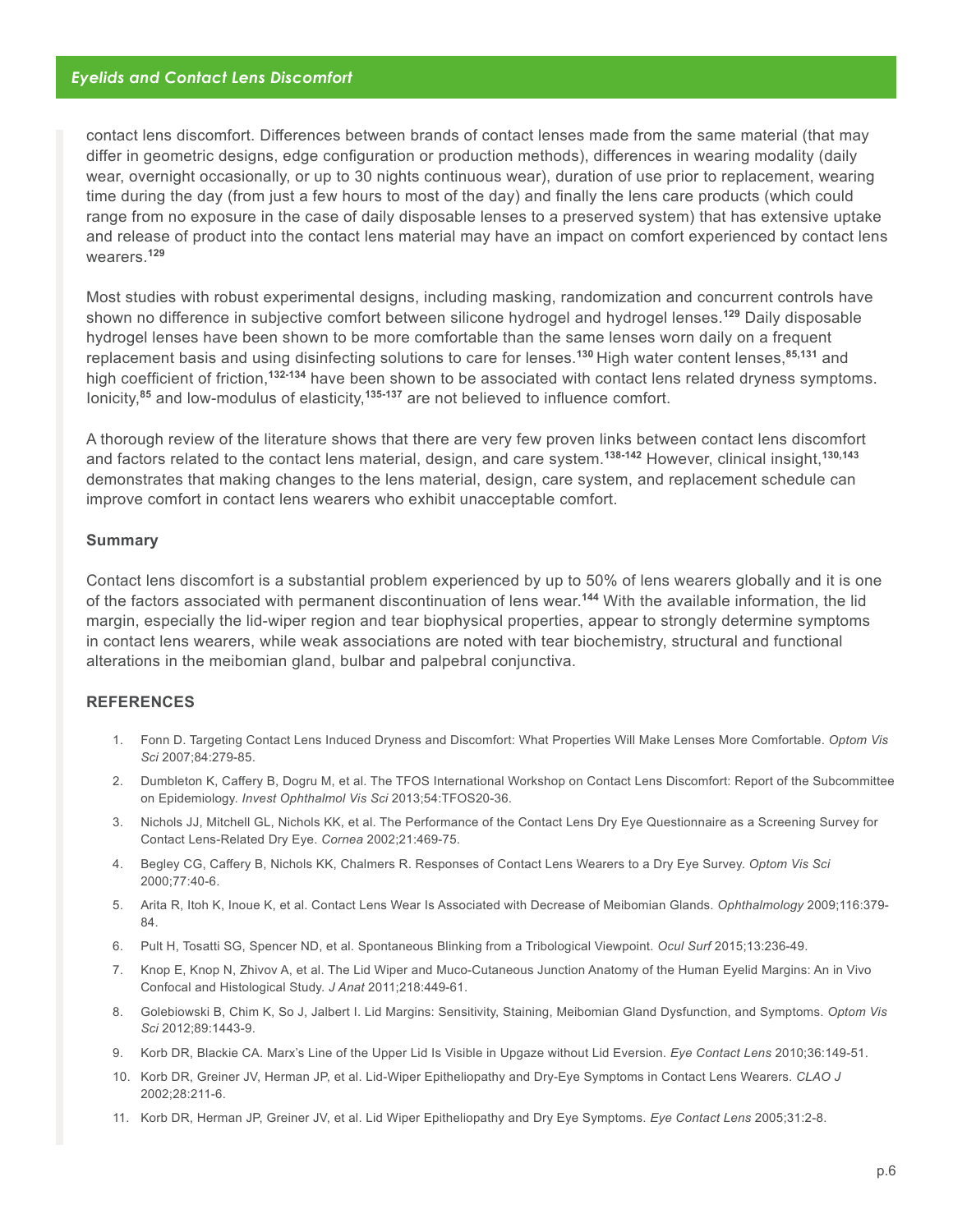- 12. Korb DR, Herman JP, Blackie CA, et al. Prevalence of Lid Wiper Epitheliopathy in Subjects with Dry Eye Signs and Symptoms. *Cornea* 2010;29:377-83.
- 13. Yeniad B, Beginoglu M, Bilgin LK. Lid-Wiper Epitheliopathy in Contact Lens Users and Patients with Dry Eye. *Eye Contact Lens* 2010;36:140-3.
- 14. Berry M, Pult H, Purslow C, Murphy PJ. Mucins and Ocular Signs in Symptomatic and Asymptomatic Contact Lens Wear. *Optom Vis Sci* 2008;85:E930-8.
- 15. Shiraishi A, Yamanishi S, Yamamoto Y, et al. [Lid-Wiper Epitheliopathy in Patients with Dry Eye Symptoms]. *Nippon Ganka Gakkai Zasshi* 2009;113:596-600.
- 16. Schulze MM, Srinivasan S, Hickson-Curran SB, et al. Lid Wiper Epitheliopathy in Soft Contact Lens Wearers. *Optom Vis Sci* 2016;93:943-54.
- 17. Varikooty J, Srinivasan S, Subbaraman L, et al. Variations in Observable Lid Wiper Epitheliopathy (LWE) Staining Patterns in Wearers of Silicone Hydrogel Lenses. *Cont Lens Anterior Eye* 2015;38:471-6.
- 18. Efron N, Brennan NA, Morgan PB, Wilson T. Lid Wiper Epitheliopathy. *Prog Retin Eye Res* 2016;53:140-74.
- 19. Norn MS. Vital Staining of the Canaliculus Lacrimalis and the Palpebral Border (Marx' Line). *Acta Ophthalmol (Copenh)*  1966;44:948-59.
- 20. Nichols KK. The International Workshop on Meibomian Gland Dysfunction: Introduction. *Invest Ophthalmol Vis Sci* 2011;52:1917-21.
- 21. Guillon M, Maissa C, Wong S. Symptomatic Relief Associated with Eyelid Hygiene in Anterior Blepharitis and MGD. E*ye Contact Lens* 2012;38:306-12.
- 22. Pult H, Murphy PJ, Purslow C. A Novel Method to Predict the Dry Eye Symptoms in New Contact Lens Wearers. *Optom Vis Sci*  2009;86:E1042-50.
- 23. Nemeth J, Fodor E, Lang Z, et al. Lid-Parallel Conjunctival Folds (LIPCOF) and Dry Eye: A Multicentre Study. *Br J Ophthalmol*  2012;96:1380-5.
- 24. Balci O. Clinical Characteristics of Conjunctivochalasis. *Clin Ophthalmol* 2014;8:1655-60.
- 25. Pult H, Riede-Pult BH. Impact of Conjunctival Folds on Central Tear Meniscus Height. *Invest Ophthalmol Vis Sci* 2015;56:1459-66.
- 26. Gumus K, Pflugfelder SC. Increasing Prevalence and Severity of Conjunctivochalasis with Aging Detected by Anterior Segment Optical Coherence Tomography. *Am J Ophthalmol* 2013;155:238-42.e2.
- 27. Pult H, Tosatti SG, Spencer ND, et al. Spontaneous Blinking from a Tribological Viewpoint. *Ocul Surf* 2015.
- 28. Allansmith MR, Korb DR, Greiner JV, et al. Giant Papillary Conjunctivitis in Contact Lens Wearers. *Am J Ophthalmol* 1977;83:697- 708.
- 29. Allansmith MR. Pathology and Treatment of Giant Papillary Conjunctivitis. I. The U.S. Perspective. *Clin Ther* 1987;9:443-50.
- 30. Korb DR, Allansmith MR, Greiner JV, et al. Prevalence of Conjunctival Changes in Wearers of Hard Contact Lenses. *Am J Ophthalmol* 1980;90:336-41.
- 31. Allansmith MR, Korb DR, Greiner JV. Giant Papillary Conjunctivitis Induced by Hard or Soft Contact Lens Wear: Quantitative Histology. *Ophthalmology* 1978;85:766-78.
- 32. Allansmith MR, Baird RS, Greiner JV. Vernal Conjunctivitis and Contact Lens-Associated Giant Papillary Conjunctivitis Compared and Contrasted. *Am J Ophthalmol* 1979;87:544-55.
- 33. Efron N, Jones L, Bron AJ, et al. The TFOS International Workshop on Contact Lens Discomfort: Report of the Contact Lens Interactions with the Ocular Surface and Adnexa Subcommittee. *Invest Ophthalmol Vis Sci* 2013;54:TFOS 98-TFOS122.
- 34. Korb DR, Henriquez AS. Meibomian Gland Dysfunction and Contact Lens Intolerance. *J Am Optom Assoc* 1980;51:243-51.
- 35. Henriquez AS, Korb DR. Meibomian Glands and Contact Lens Wear. *Br J Ophthalmol* 1981;65:108-11.
- 36. Ong BL. Relation between Contact Lens Wear and Meibomian Gland Dysfunction. *Optom Vis Sci* 1996;73:208-10.
- 37. Arita R, Fukuoka S, Morishige N. Meibomian Gland Dysfunction and Contact Lens Discomfort. *Eye Contact Lens* 2017;43:17-22.
- 38. Foulks GN, Bron AJ. Meibomian Gland Dysfunction: A Clinical Scheme for Description, Diagnosis, Classification, and Grading. *Ocul Surf* 2003;1:107-26.
- 39. Blackie CA, Korb DR, Knop E, et al. Nonobvious Obstructive Meibomian Gland Dysfunction. *Cornea* 2010;29:1333-45.
- 40. Craig JP, Willcox MD, Argueso P, et al. The TFOS International Workshop on Contact Lens Discomfort: Report of the Contact Lens Interactions with the Tear Film Subcommittee. *Invest Ophthalmol Vis Sci* 2013;54:TFOS123-56.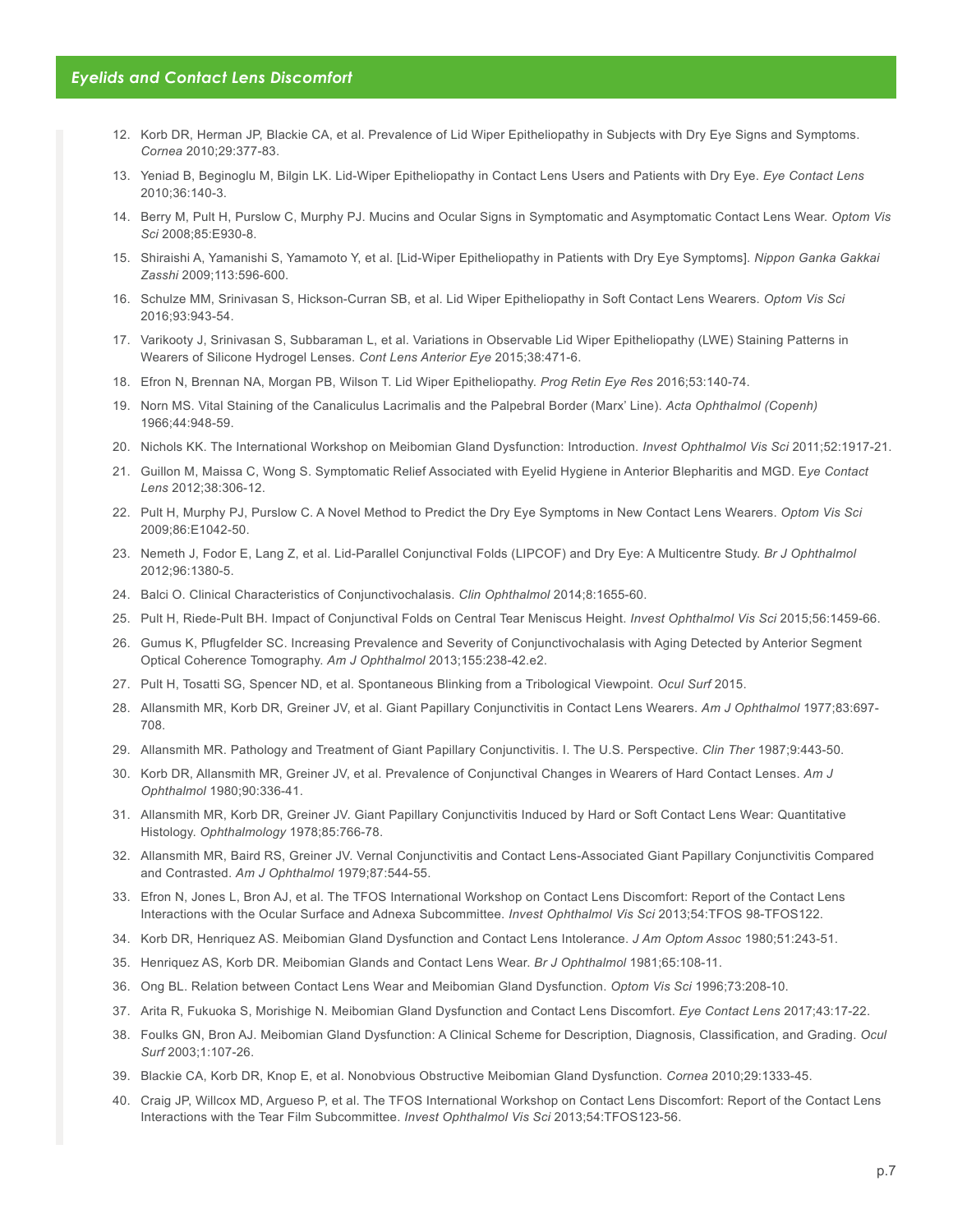- 41. Palakuru JR, Wang J, Aquavella JV. Effect of Blinking on Tear Dynamics. *Invest Ophthalmol Vis Sci* 2007;48:3032-7.
- 42. Chen Q, Wang J, Tao A, et al. Ultrahigh-Resolution Measurement by Optical Coherence Tomography of Dynamic Tear Film Changes on Contact Lenses. *Invest Ophthalmol Vis Sci* 2010;51:1988-93.
- 43. Chen Q, Wang J, Shen M, et al. Lower Volumes of Tear Menisci in Contact Lens Wearers with Dry Eye Symptoms. *Invest Ophthalmol Vis Sci* 2009;50:3159-63.
- 44. Chen Q, Wang J, Shen M, et al. Tear Menisci and Ocular Discomfort During Daily Contact Lens Wear in Symptomatic Wearers. *Invest Ophthalmol Vis Sci* 2011;52:2175-80.
- 45. Glasson MJ, Stapleton F, Keay L, et al. Differences in Clinical Parameters and Tear Film of Tolerant and Intolerant Contact Lens Wearers. *Invest Ophthalmol Vis Sci* 2003;44:5116-24.
- 46. Nichols JJ, King-Smith PE. The Effect of Eye Closure on the Post-Lens Tear Film Thickness During Silicone Hydrogel Contact Lens Wear. *Cornea* 2003;22:539-44.
- 47. Morris CA, Holden BA, Papas E, et al. The Ocular Surface, the Tear Film, and the Wettability of Contact Lenses. *Adv Exp Med Biol* 1998;438:717-22.
- 48. Nichols JJ, Mitchell GL, King-Smith PE. Thinning Rate of the Precorneal and Prelens Tear Films. *Invest Ophthalmol Vis Sci* 2005;46:2353-61.
- 49. Faber E, Golding TR, Lowe R, Brennan NA. Effect of Hydrogel Lens Wear on Tear Film Stability. *Optom Vis Sci* 1991;68:380-4.
- 50. Fonn D, Situ P, Simpson T. Hydrogel Lens Dehydration and Subjective Comfort and Dryness Ratings in Symptomatic and Asymptomatic Contact Lens Wearers. *Optom Vis Sci* 1999;76:700-4.
- 51. Santodomingo-Rubido J, Wolffsohn JS, Gilmartin B. Changes in Ocular Physiology, Tear Film Characteristics, and Symptomatology with 18 Months Silicone Hydrogel Contact Lens Wear. *Optom Vis Sci* 2006;83:73-81.
- 52. Wolffsohn JS, Hunt OA, Chowdhury A. Objective Clinical Performance of 'Comfort-Enhanced' Daily Disposable Soft Contact Lenses. *Cont Lens Anterior Eye* 2010;33:88-92.
- 53. Sengor T, Aydin Kurna S, Ozbay N, et al. Contact Lens-Related Dry Eye and Ocular Surface Changes with Mapping Technique in Long-Term Soft Silicone Hydrogel Contact Lens Wearers. *Eur J Ophthalmol* 2012;22 Suppl 7:S17-23.
- 54. Dogru M, Ward SK, Wakamatsu T, et al. The Effects of 2 Week Senofilcon-a Silicone Hydrogel Contact Lens Daily Wear on Tear Functions and Ocular Surface Health Status. *Cont Lens Anterior Eye* 2011;34:77-82.
- 55. Bitton E, Jones L, Simpson T, Woods C. Influence of the Blink Interval on Tear Meniscus Height in Soft Contact Lens and Nonlens Wearers. *Eye Contact Lens* 2010;36:156-63.
- 56. Situ P, Simpson TL, Fonn D, Jones LW. Conjunctival and Corneal Pneumatic Sensitivity Is Associated with Signs and Symptoms of Ocular Dryness. *Invest Ophthalmol Vis Sci* 2008;49:2971-6.
- 57. Bitton E, Lovasik JV. Longitudinal Analysis of Precorneal Tear Film Rupture Patterns. *Adv Exp Med Biol* 1998;438:381-9.
- 58. Glasson MJ, Stapleton F, Keay L, Willcox MD. The Effect of Short Term Contact Lens Wear on the Tear Film and Ocular Surface Characteristics of Tolerant and Intolerant Wearers. *Cont Lens Anterior Eye* 2006;29:41-7; quiz 9.
- 59. Chui WS, Cho P, Brown B. Soft Contact Lens Wear in Hong Kong-Chinese: Predicting Success. *Ophthalmic Physiol Opt* 2000;20:480-6.
- 60. Yokoi N, Yamada H, Mizukusa Y, et al. Rheology of Tear Film Lipid Layer Spread in Normal and Aqueous Tear-Deficient Dry Eyes. *Invest Ophthalmol Vis Sci* 2008;49:5319-24.
- 61. Varikooty J, Keir N, Simpson T. Estimating Tear Film Spread and Stability through Tear Hydrodynamics. *Optom Vis Sci*  2012;89:E1119-24.
- 62. Lorentz H, Jones L. Lipid Deposition on Hydrogel Contact Lenses: How History Can Help Us Today. *Optom Vis Sci* 2007;84:286-95.
- 63. Guillon M, Maissa C. Contact Lens Wear Affects Tear Film Evaporation. *Eye Contact Lens* 2008;34:326-30.
- 64. Kimball SH, King-Smith PE, Nichols JJ. Evidence for the Major Contribution of Evaporation to Tear Film Thinning between Blinks. *Invest Ophthalmol Vis Sci* 2010;51:6294-7.
- 65. King-Smith PE, Nichols JJ, Nichols KK, et al. Contributions of Evaporation and Other Mechanisms to Tear Film Thinning and Break-Up. *Optom Vis Sci* 2008;85:623-30.
- 66. The Definition and Classification of Dry Eye Disease: Report of the Definition and Classification Subcommittee of the International Dry Eye Workshop (2007). *Ocul Surf* 2007;5:75-92.
- 67. Tsubota K, Yamada M. Tear Evaporation from the Ocular Surface. *Invest Ophthalmol Vis Sci* 1992;33:2942-50.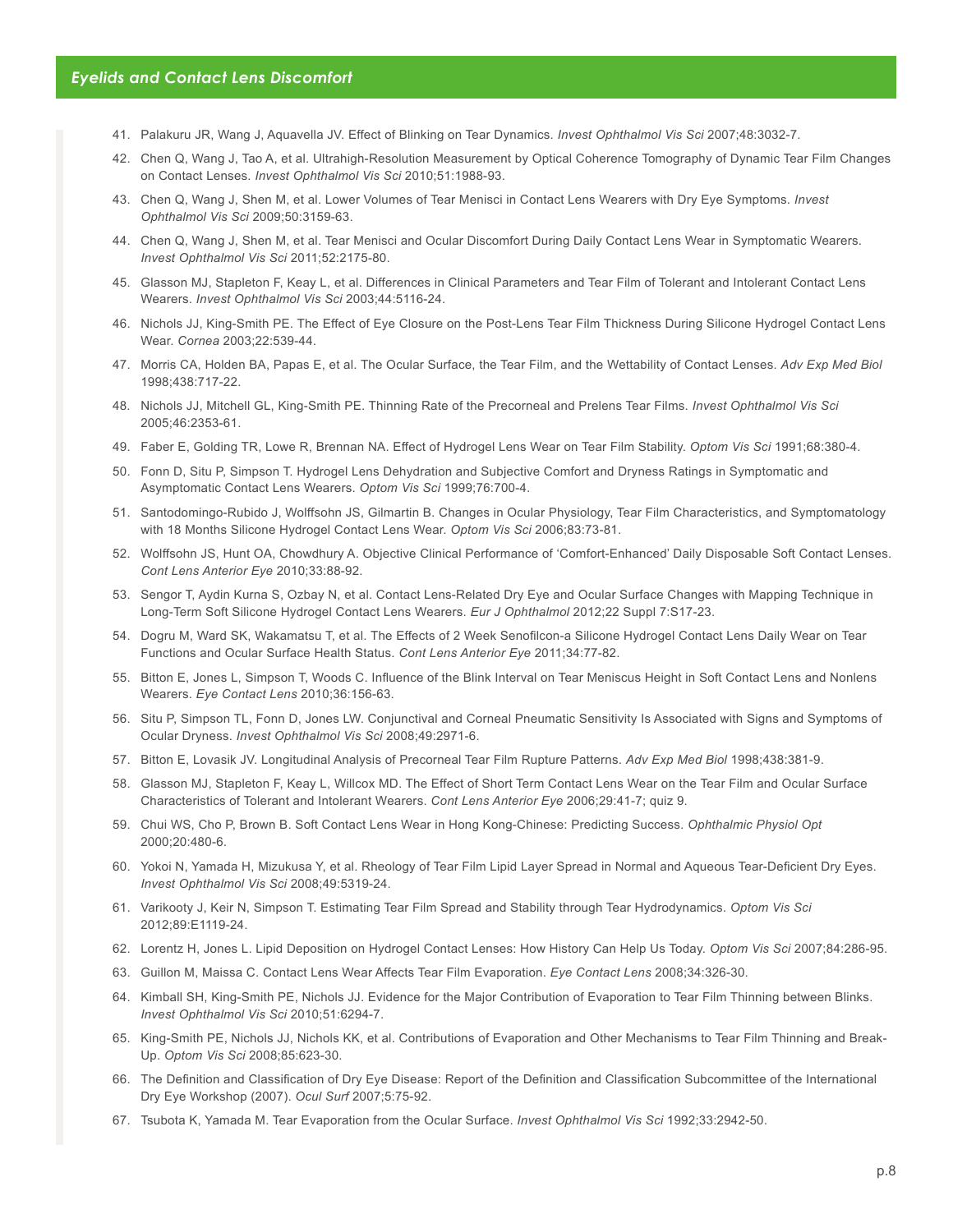- 68. Tomlinson A, Khanal S. Assessment of Tear Film Dynamics: Quantification Approach. *Ocul Surf* 2005;3:81-95.
- 69. Mathers WD, Binarao G, Petroll M. Ocular Water Evaporation and the Dry Eye. A New Measuring Device. *Cornea* 1993;12:335-40.
- 70. Kamao T, Yamaguchi M, Kawasaki S, et al. Screening for Dry Eye with Newly Developed Ocular Surface Thermographer. *Am J Ophthalmol* 2011;151:782-91.e1.
- 71. Khanal S, Tomlinson A, Diaper CJ. Tear Physiology of Aqueous Deficiency and Evaporative Dry Eye. *Optom Vis Sci* 2009;86:1235- 40.
- 72. Mathers WD. Ocular Evaporation in Meibomian Gland Dysfunction and Dry Eye. *Ophthalmology* 1993;100:347-51.
- 73. Craig JP, Tomlinson A. Importance of the Lipid Layer in Human Tear Film Stability and Evaporation. *Optom Vis Sci* 1997;74:8-13.
- 74. Thai LC, Tomlinson A, Doane MG. Effect of Contact Lens Materials on Tear Physiology. *Optom Vis Sci* 2004;81:194-204.
- 75. Hamano H, Hori M, Hamano T, et al. A New Method for Measuring Tears. *CLAO J* 1983;9:281-9.
- 76. Cedarstaff TH, Tomlinson A. A Comparative Study of Tear Evaporation Rates and Water Content of Soft Contact Lenses. *Am J Optom Physiol Opt* 1983;60:167-74.
- 77. Willcox MDP, Argueso P, Georgiev GA, et al. TFOS Dews II Tear Film Report. *Ocul Surf* 2017;15:366-403.
- 78. Murube J. Tear Osmolarity. *Ocul Surf* 2006;4:62-73.
- 79. Tomlinson A, Khanal S, Ramaesh K, et al. Tear Film Osmolarity: Determination of a Referent for Dry Eye Diagnosis. *Invest Ophthalmol Vis Sci* 2006;47:4309-15.
- 80. Sarac O, Gurdal C, Bostanci-Ceran B, Can I. Comparison of Tear Osmolarity and Ocular Comfort between Daily Disposable Contact Lenses: Hilafilcon B Hydrogel Versus Narafilcon a Silicone Hydrogel. I*nt Ophthalmol* 2012;32:229-33.
- 81. Iskeleli G, Karakoc Y, Aydin O, et al. Comparison of Tear-Film Osmolarity in Different Types of Contact Lenses. *CLAO J* 2002;28:174- 6.
- 82. Stahl U, Willcox MD, Naduvilath T, Stapleton F. Influence of Tear Film and Contact Lens Osmolality on Ocular Comfort in Contact Lens Wear. *Optom Vis Sci* 2009;86:857-67.
- 83. Farris RL. Tear Osmolarity–a New Gold Standard? *Adv Exp Med Biol* 1994;350:495-503.
- 84. Gilbard JP, Gray KL, Rossi SR. A Proposed Mechanism for Increased Tear-Film Osmolarity in Contact Lens Wearers. *Am J Ophthalmol* 1986;102:505-7.
- 85. Nichols JJ, Sinnott LT. Tear Film, Contact Lens, and Patient-Related Factors Associated with Contact Lens-Related Dry Eye. *Invest Ophthalmol Vis Sci* 2006;47:1319-28.
- 86. King-Smith PE, Fink BA, Hill RM, et al. The Thickness of the Tear Film. *Curr Eye Res* 2004;29:357-68.
- 87. Collins MJ, Iskander DR, Saunders A, et al. Blinking Patterns and Corneal Staining. *Eye Contact Lens* 2006;32:287-93.
- 88. Wolkoff P, Nojgaard JK, Troiano P, Piccoli B. Eye Complaints in the Office Environment: Precorneal Tear Film Integrity Influenced by Eye Blinking Efficiency. *Occup Environ Med* 2005;62:4-12.
- 89. Nichols JJ, King-Smith PE. The Impact of Hydrogel Lens Settling on the Thickness of the Tears and Contact Lens. *Invest Ophthalmol Vis Sci* 2004;45:2549-54.
- 90. Xu KP, Tsubota K. Correlation of Tear Clearance Rate and Fluorophotometric Assessment of Tear Turnover. *Br J Ophthalmol*  1995;79:1042-5.
- 91. Coles WH, Jaros PA. Dynamics of Ocular Surface pH. *Br J Ophthalmol* 1984;68:549-52.
- 92. Chen FS, Maurice DM. The pH in the Precorneal Tear Film and under a Contact Lens Measured with a Fluorescent Probe. *Exp Eye Res* 1990;50:251-9.
- 93. Andres S, Garcia ML, Espina M, et al. Tear pH, Air Pollution, and Contact Lenses. *Am J Optom Physiol Opt* 1988;65:627-31.
- 94. Abelson MB, Udell IJ, Weston JH. Normal Human Tear pH by Direct Measurement. *Arch Ophthalmol* 1981;99:301.
- 95. Pensyl CD, Dillehay SM. The Repeatability of Tear Mucus Ferning Grading. *Optom Vis Sci* 1998;75:600-4.
- 96. Ravazzoni L, Ghini C, Macri A, Rolando M. Forecasting of Hydrophilic Contact Lens Tolerance by Means of Tear Ferning Test. *Graefes Arch Clin Exp Ophthalmol* 1998;236:354-8.
- 97. Kogbe O, Liotet S. An Interesting Use of the Study of Tear Ferning Patterns in Contactology. *Ophthalmologica* 1987;194:150-3.
- 98. Young WH, Hill RM. Tear Cholesterol Levels and Contact Lens Adaptation. *Am J Optom Arch Am Acad Optom* 1973;50:12-6.
- 99. Guillon M, Maissa C, Girard-Claudon K, Cooper P. Influence of the Tear Film Composition on Tear Film Structure and Symptomatology of Soft Contact Lens Wearers. *Adv Exp Med Biol* 2002;506:895-9.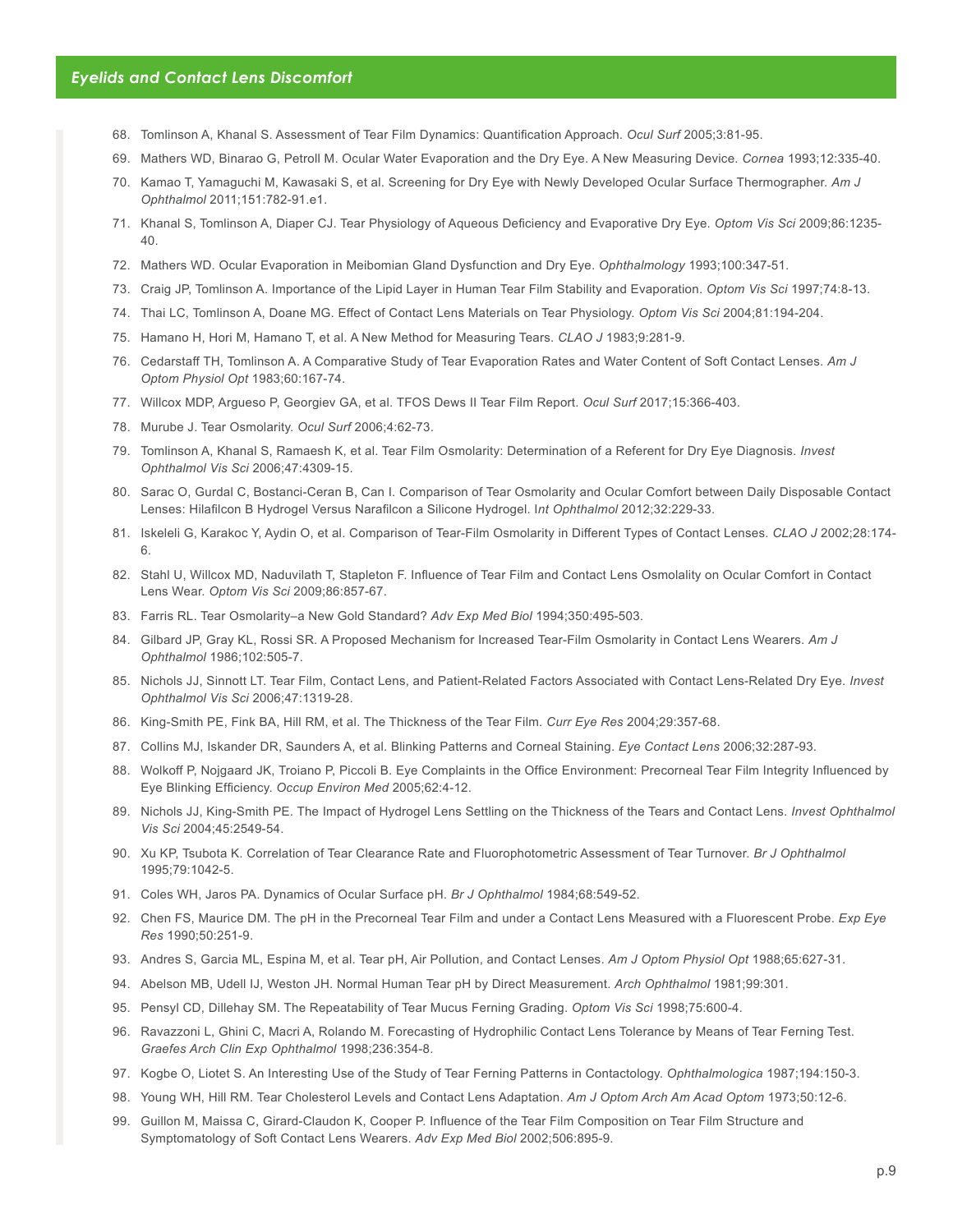- 100. Lam SM, Tong L, Yong SS, et al. Meibum Lipid Composition in Asians with Dry Eye Disease. *PLoS One* 2011;6:e24339.
- 101. Mathers WD, Lane JA. Meibomian Gland Lipids, Evaporation, and Tear Film Stability. *Adv Exp Med Biol* 1998;438:349-60.
- 102. Shine WE, McCulley JP. Meibomian Gland Triglyceride Fatty Acid Differences in Chronic Blepharitis Patients. *Cornea* 1996;15:340-6.
- 103. Butovich IA. Cholesteryl Esters as a Depot for Very Long Chain Fatty Acids in Human Meibum. *J Lipid Res* 2009;50:501-13.
- 104. Yamada M, Mochizuki H, Kawashima M, Hata S. Phospholipids and Their Degrading Enzyme in the Tears of Soft Contact Lens Wearers. *Cornea* 2006;25:S68-72.
- 105. Aho VV, Nevalainen TJ, Saari KM. Group IIA Phospholipase A2 Content of Basal, Nonstimulated and Reflex Tears. *Curr Eye Res* 2002;24:224-7.
- 106. Masoudi S, Stapleton FJ, Willcox MDP. Differences in Tear Film Biochemistry of Symptomatic and Asymptomatic Lens Wearers. *Optom Vis Sci* 2017;94:914-8.
- 107. Glasson M, Stapleton F, Willcox M. Lipid, Lipase and Lipocalin Differences between Tolerant and Intolerant Contact Lens Wearers. *Curr Eye Res* 2002;25:227-35.
- 108. Masoudi S, Stapleton FJ, Willcox MD. Contact Lens-Induced Discomfort and Protein Changes in Tears.*Optom Vis Sci* 2016;93:955- 62.
- 109. Willcox MD, Zhao Z, Naduvilath T, Lazon de la Jara P. Cytokine Changes in Tears and Relationship to Contact Lens Discomfort. *Mol Vis* 2015;21:293-305.
- 110. Masoudi S, Zhao Z, Willcox M. Relation between Ocular Comfort, Arachidonic Acid Mediators, and Histamine. *Curr Eye Res* 2017;42:822-6.
- 111. Masoudi S, Zhao Z, Stapleton F, Willcox M. Contact Lens-Induced Discomfort and Inflammatory Mediator Changes in Tears. *Eye Contact Lens* 2017;43:40-5.
- 112. Hori Y, Argueso P, Spurr-Michaud S, Gipson IK. Mucins and Contact Lens Wear. *Cornea* 2006;25:176-81.
- 113. Bonini S, Micera A, Iovieno A, et al. Expression of Toll-Like Receptors in Healthy and Allergic Conjunctiva. *Ophthalmology* 2005;112:1528; discussion 48-9.
- 114. Ozkan J, Nielsen S, Diez-Vives C, et al. Temporal Stability and Composition of the Ocular Surface Microbiome. *Sci Rep* 2017;7:9880.
- 115. Shin H, Price K, Albert L, et al. Changes in the Eye Microbiota Associated with Contact Lens Wearing. *MBio* 2016;7:e00198.
- 116. Willcox MD. Characterization of the Normal Microbiota of the Ocular Surface. *Exp Eye Res* 2013;117:99-105.
- 117. Albietz JM, Lenton LM. Effect of Antibacterial Honey on the Ocular Flora in Tear Deficiency and Meibomian Gland Disease. *Cornea* 2006;25:1012-9.
- 118. Watters GA, Turnbull PR, Swift S, et al. Ocular Surface Microbiome in Meibomian Gland Dysfunction. *Clin Exp Optom* 2017;45:105- 11.
- 119. Liu J, Sheha H, Tseng SC. Pathogenic Role of *Demodex* Mites in Blepharitis. *Curr Opin Allergy Clin Immunol* 2010;10:505-10.
- 120. Kim JT, Lee SH, Chun YS, Kim JC. Tear Cytokines and Chemokines in Patients with *Demodex* Blepharitis. *Cytokine* 2011;53:94-9.
- 121. Sedzikowska A, Oseka M, Grytner-Ziecina B. Ocular Symptoms Reported by Patients Infested with *Demodex* Mites. *Acta Parasitol*  2016;61:808-14.
- 122. Sattler EC, Hoffmann VS, Ruzicka T, et al. Reflectance Confocal Microscopy for Monitoring the Density of *Demodex* Mites in Patients with Rosacea before and after Treatment. *Br J Dermatol* 2015;173:69-75.
- 123. Sanchez Espana JC. [Demodex Folliculorum: Following the Trail to Chronic Blepharitis]. *Arch Soc Esp Oftalmol* 2016;91:e41.
- 124. Mastrota KM. Method to Identify Demodex in the Eyelash Follicle without Epilation. *Optom Vis Sci* 2013;90:e172-4.
- 125. Zhao YE, Wu LP, Hu L, Xu JR. Association of Blepharitis with Demodex: A Meta-Analysis. *Ophthalmic Epidemiol* 2012;19:95-102.
- 126. Lee SH, Chun YS, Kim JH, et al. The Relationship between Demodex and Ocular Discomfort. *Invest Ophthalmol Vis Sci*  2010;51:2906-11.
- 127. Koo H, Kim TH, Kim KW, et al. Ocular Surface Discomfort and Demodex: Effect of Tea Tree Oil Eyelid Scrub in Demodex Blepharitis. *J Korean Med Sci* 2012;27:1574-9.
- 128. Jalbert I, Rejab S. Increased Numbers of Demodex in Contact Lens Wearers. *Optom Vis Sci* 2015;92:671-8.
- 129. Jones L, Brennan NA, Gonzalez-Meijome J, et al. The TFOS International Workshop on Contact Lens Discomfort: Report of the Contact Lens Materials, Design, and Care Subcommittee. *Invest Ophthalmol Vis Sci* 2013;54:TFOS37-70.
- 130. Lazon de la Jara P, Papas E, Diec J, et al. Effect of Lens Care Systems on the Clinical Performance of a Contact Lens. *Optom Vis*